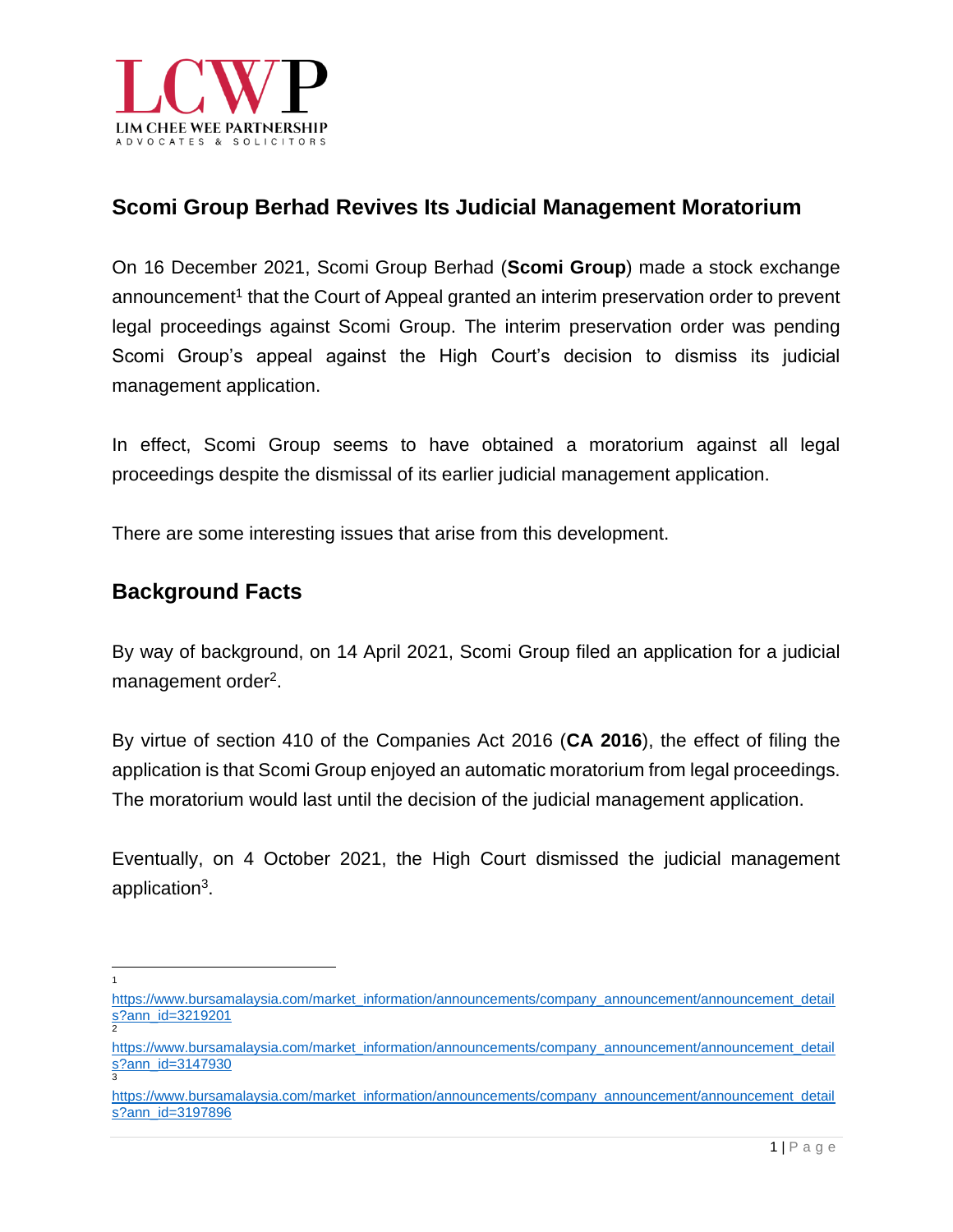

The High Court's grounds for dismissal were essentially that:

- 1. A public listed company cannot apply for judicial management. A listed company falls within the exclusion of section 403 of CA 2016 of "*a company subject to the Capital Markets and Services Act 2007*".
- 2. Secured creditors had opposed the judicial management. Therefore, there was the veto under section 409(b) of the CA 2016 where the "*making of the order is opposed by a secured creditor*."

On 7 October 2021, Scomi Group filed an appeal to the Court of Appeal.

On 8 October 2021, Scomi Group filed an application under section 44 of the Courts of Judicature Act 1964 (**CJA**) to preserve and prevent any legal proceedings against Scomi Group pending the disposal of the appeal.

Essentially, section 44 of the CJA allows the Court of Appeal to grant "*any interim order to prevent prejudice to the claims of parties pending the hearing of the proceeding*" of the appeal.

On 16 December 2021, the Court of Appeal granted the moratorium order.

#### **The Law on Section 44 of the CJA**

Section 44 of the CJA allows for the grant of wide forms of relief and there is no real limit to the type of orders to be granted.

The Court of Appeal can make any interim order to preserve the integrity of the appeal (*Silver Concept Sdn Bhd* **[2004] 4 MLJ 113** at 120) and so that no successful appeal should be rendered nugatory (*See Teow Guan & Ors* **[2008] 1 MLJ 305** at [10]).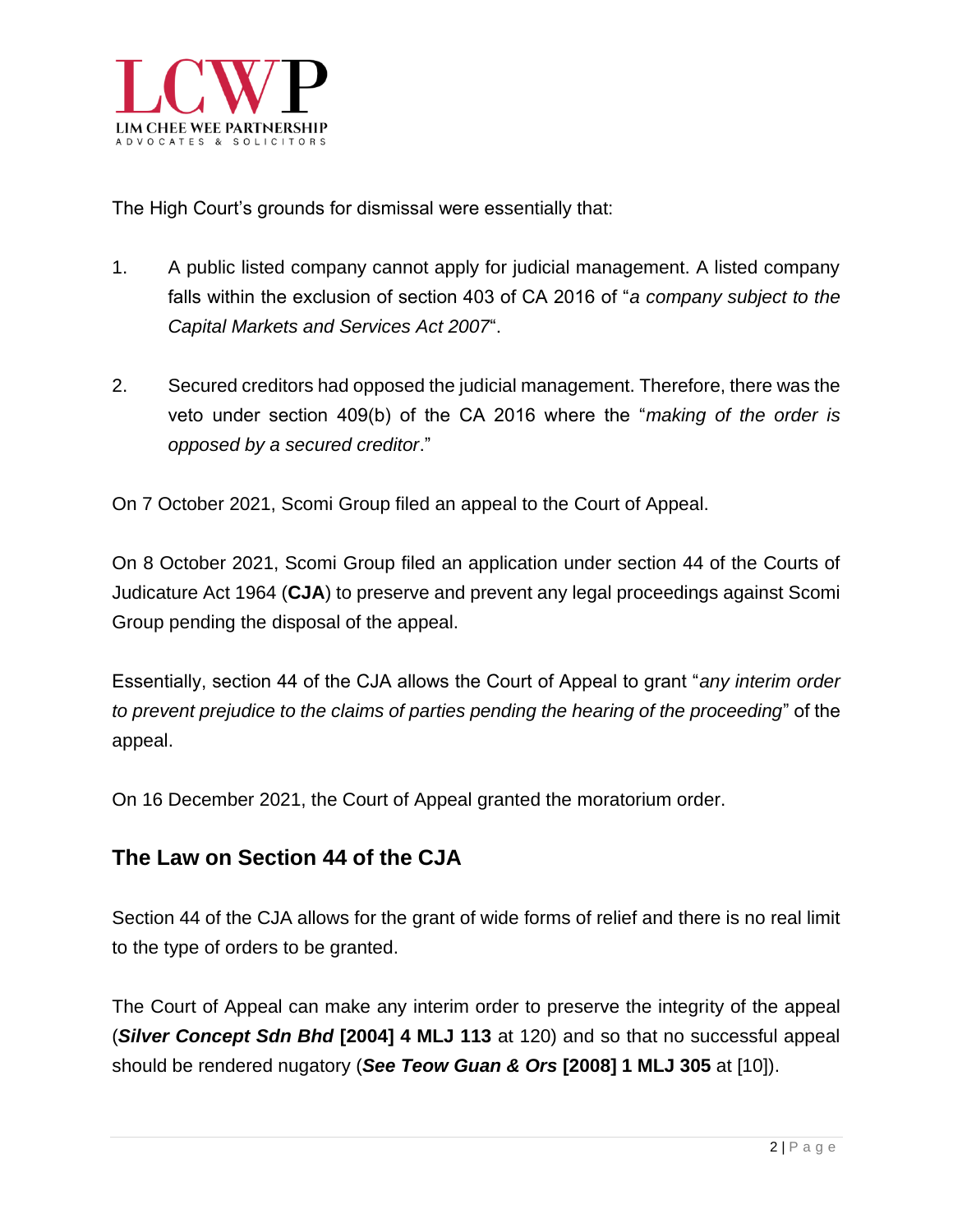

Some examples of the types of section 44 of the CJA Orders:

- An injunction.
- A stay of execution.
- A post-judgment Mareva injunction.
- Interim orders in relation to the composition of board of directors.
- An interim preservation order akin to a restraining order to restrain legal proceedings. This was in the MDSA Resources Sdn Bhd matter for an appeal against the dismissal of a sanction of a scheme of arrangement<sup>4</sup>.

### **Application in a Judicial Management Context**

At first glance, this Scomi Group moratorium order is seemingly similar to the MDSA Resources restraining order. However, in the MDSA Resources matter, the restraining order to protect the integrity of the appeal was after an advanced scheme of arrangement. The scheme creditors had already overwhelming voted in favour of the scheme but where the sanction was dismissed. The restraining order granted under section 44 of the CJA was merely to restrain the scheme creditors in order to protect the status quo of the appeal against the dismissal of sanction.

In this case of Scomi Group, it is more nuanced. On the one hand, Scomi Group has the right to bring to the appeal the novel issue of interpreting whether a listed company can apply for judicial management and the issue of the secured creditor veto.

On the other hand, the making of a moratorium order revives a blanket stay of all legal proceedings. Nevertheless, if there are any aggrieved creditors or parties by the stay, they could try to apply for leave to proceed.

<sup>4</sup> [https://www.theedgemarkets.com/article/hatten-land-subsidiary-obtains-interim-protection-against-creditors](https://www.theedgemarkets.com/article/hatten-land-subsidiary-obtains-interim-protection-against-creditors-pending-appeal)[pending-appeal](https://www.theedgemarkets.com/article/hatten-land-subsidiary-obtains-interim-protection-against-creditors-pending-appeal)